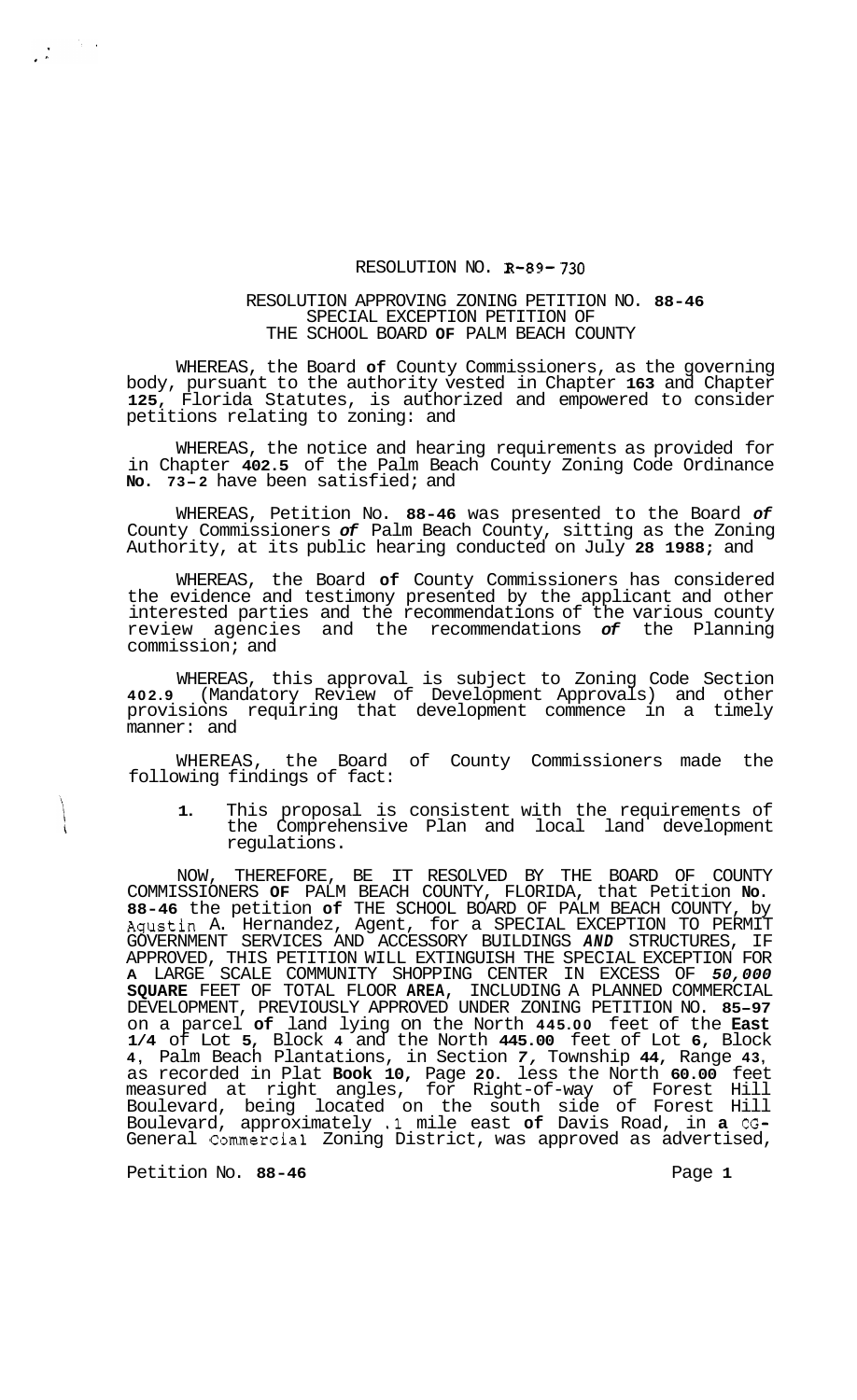subject to the following conditions:

- **1.**  Prior to certification, the site plan shall be amended to indicate the following:
	- a. Frontage dimension along Forest Hill Boulevard: and
	- b. Perimeter dimensions for the "seven (7) acre parcel".
- **2.**  At a minimum, landscape shall be installed as indicated on Exhibit **No. 22,** Sheet **1.**
- **3.**  The developer shall comply with all provisions of the existing Interlocal Agreement concerning development of the parcel to the south.
- **4.**  The developer shall provide discharge control and treatment for the stormwater runoff in accordance with all applicable agency requirements in effect at the time of the permit application. However, at a minimum, this development shall retain onsite the stormwater runoff generated by a three **(3)** year-one **(1)** hour storm with a total rainfall of **3** inches as required by the Permit Section, Land Development Division. In the event that the subject site abuts a Department of Transportation maintained roadway, concurrent approval from the Florida Department of Transportation will also be required. The drainage system shall be maintained in an acceptable condition as approved by the County Engineer. In the event that the drainage system is not adequately maintained as determined by the County Engineer, this matter will be referred to the Code Enforcement Board for enforcement.
- **5.**  Within **90** days of approval of this project, the property owner shall convey to Palm Beach County by road right-of-way warranty deed for:
	- a) Forest Hill Boulevard, *60* feet from centerline
	- b) the construction of a right turn lane west approach on Forest Hill Boulevard at the project entrance road. This right-of-way shall be a minimum of **12** feet in width, **100** feet in length with a taper length of **180** feet.
	- c) an additional **30** feet for Tucker Road.

**All** free of encumbrances and encroachments. Petitioner shall provide Palm Beach County with sufficient documentation acceptable to the Right of Way Acquisition Section *to* ensure that the property is free

Petition **No. 88-46** Page **2**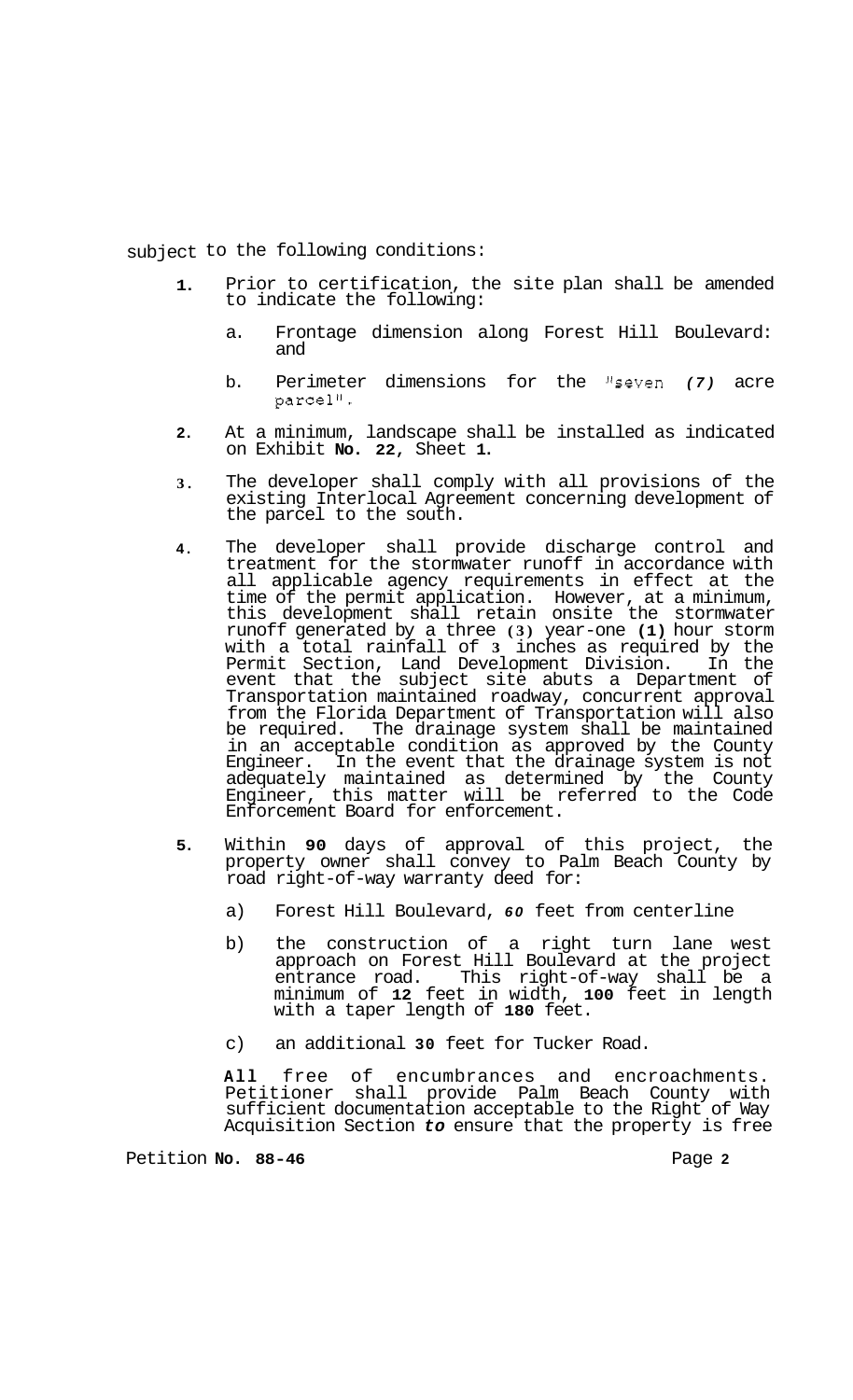**of all encumbrances and encroachments. Right-of-way conveyances shall also include "Safe Sight Corners" where appropriate at intersections as determined by the County Engineer.** 

**Palm Beach County may at its option incorporate any of the required improvements into current road construction projects in the area.** 

- *6.*  **The property owner shall construct or cause to be constructed:** 
	- **a) right turn lane west approach and a left turn lane east approach on Forest Hill Boulevard at the project's entrance road. The right turn lane shall include curb and gutter plus any drainage modifications concurrent with onsite paving and drainage improvements. Construction shall be completed prior to the issuance of any Certificates of Occupancy.**
- *7.*  **The property owner shall convey to Palm Beach County within 90 days of the approval of this project adequate road drainage easements through the project's internal surface water management system to provide legal positive outfall for all runoff from those segments of Forest Hill Boulevard along the property frontage and for a maximum 400 ft. distance each side of the property boundary lines along Forest Hill Boulevard. Said easements shall be no less than 20 feet in width. The drainage system within the project shall have sufficient retention/detention capacity to meet the storm water discharge and treatment requirements of the applicable County Water Control District and South Florida Water Management for the combined runoff from the project and District the ultimate Thoroughfare Plan Road Section(s)of the included segment.**
- *8.*  **The property owner shall install signalization if warranted as determined by the County Engineer at Forest Hill Boulevard and the project's entrance road and Forest Hill Boulevard and Davis Road. Should signalization not be warranted after 12 months of the final Certificate of Occupancy this property Owner shall be relieved from this condition.**
- **9. Prior to site plan certification by the Site Plan Review Committee the property owner shall record a Unity of Control on the subject property subject to approval by the County Attorney.**
- **10. Use of the site shall be limited to accessory accessways and parking for the Palm Beach County School Board's Administrative Complex. No commercial uses**

**Petition No.** 88-46 **Page 3 Page 3** 

 $\frac{1}{2} \sum_{i=1}^n \frac{1}{2} \sum_{j=1}^n \frac{1}{2} \sum_{j=1}^n \frac{1}{2} \sum_{j=1}^n \frac{1}{2} \sum_{j=1}^n \frac{1}{2} \sum_{j=1}^n \frac{1}{2} \sum_{j=1}^n \frac{1}{2} \sum_{j=1}^n \frac{1}{2} \sum_{j=1}^n \frac{1}{2} \sum_{j=1}^n \frac{1}{2} \sum_{j=1}^n \frac{1}{2} \sum_{j=1}^n \frac{1}{2} \sum_{j=1}^n \frac{1}{2} \sum_{j=$